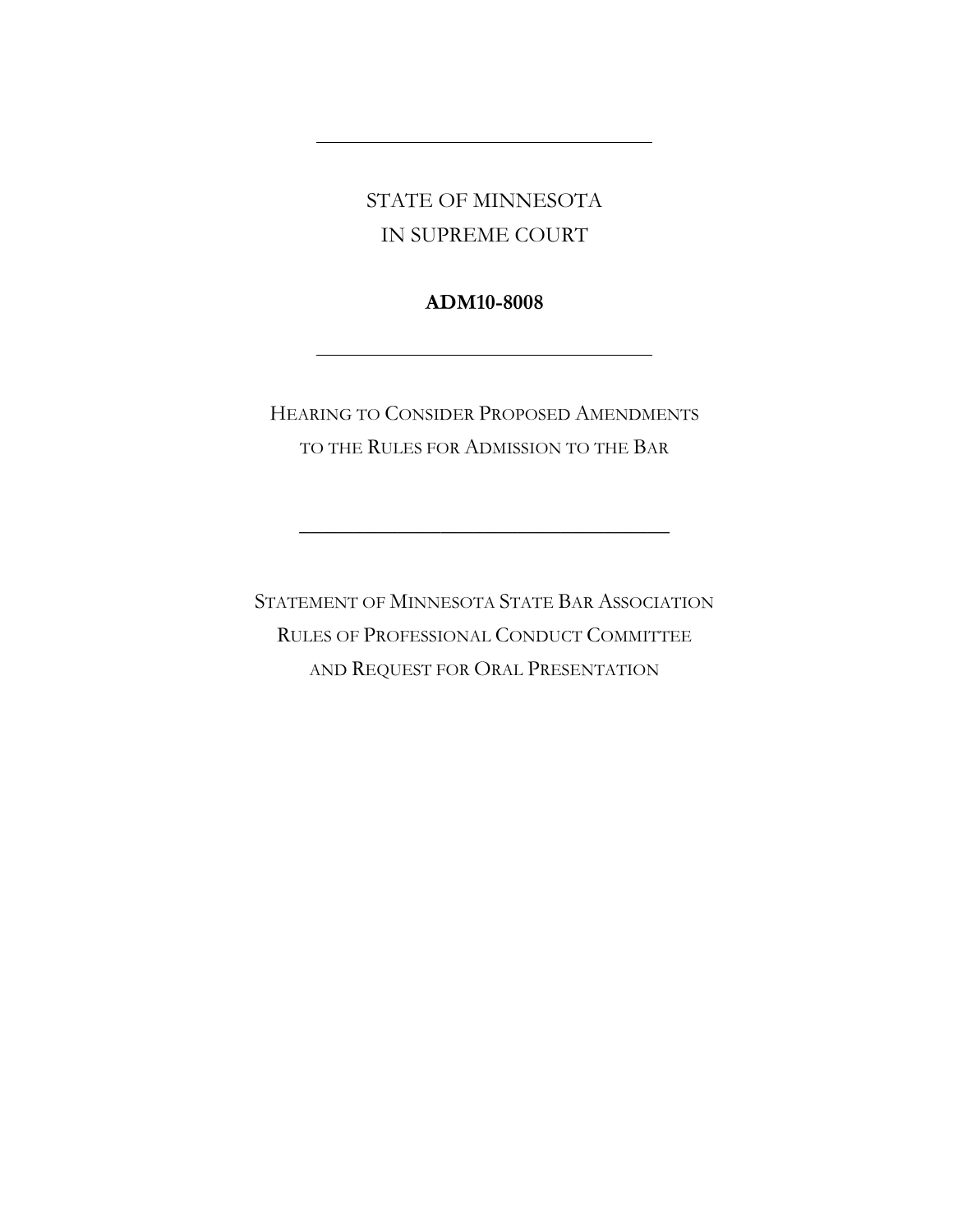### **I. INTRODUCTION**

Pursuant to the Court's October 26, 2010, Order, the Minnesota State Bar Association's Rules of Professional Conduct (RPC) Committee submits this written statement to comment on the proposals from the Board of Law Examiners to amend the Rules for Admission to the Bar. Specifically, the RPC committee presents comments regarding proposed Rule 20, permitting graduates of non-ABA approved law schools to sit for the Minnesota Bar Examination, and regarding the amendments to existing Rule 7A, amending the definition of the practice of law as an applicant's "principal occupation" during the years prior to an applicant's request for admission on motion.

With this statement, the undersigned also requests the opportunity to appear on behalf of the RPC committee to address the Court at its January 26, 2010 hearing.

### **A. Background of the RPC Committee's Consideration of the Admission Rules for Graduates of non-ABA accredited law schools.**

In April 2009, four individuals petitioned the Minnesota Supreme Court for an amendment to the Minnesota Rules for Admission to the Bar to permit the admission to the Minnesota bar of a candidate who has not graduated from a law school accredited by the American Bar Association (ABA) but who has taken and passed the bar examination in another jurisdiction. The Minnesota Supreme Court directed the Minnesota Board of Law Examiners (MBLE) to study the issue and make a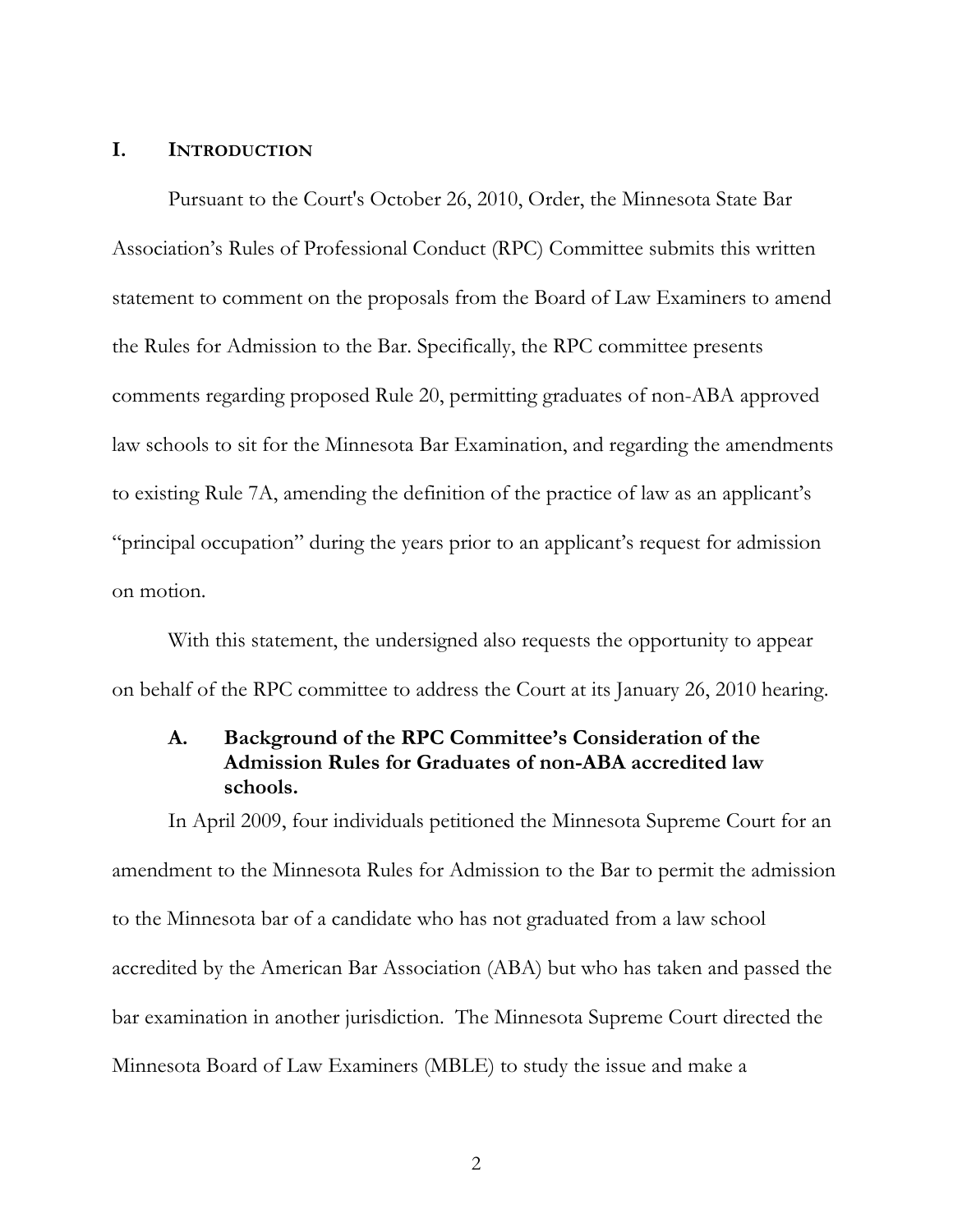recommendation to the Court. After a lengthy and thorough review process, MBLE recommended against permitting a graduate of a non-ABA accredited law school, who is admitted in another jurisdiction, to gain admission to the Minnesota bar solely by written examination. MBLE asked the Court to consider whether the additional requirement of successfully practicing law in another jurisdiction "for a substantial number of years" would be sufficient to offset the lack of a law degree from an ABAaccredited school.

The MSBA Rules of Professional Conduct Committee has considered this issue on multiple occasions since 2008, when the issue was directly presented to our committee by the proponents of the proposed rule. The committee also had an opportunity to meet with MBLE's executive director and representatives of the four ABA-accredited law schools in Minnesota. Following study of the issue, our Committee suggested to MBLE that the Admission Rules be amended to permit a graduate of a non-ABA accredited law school to apply for a law license in Minnesota by combining two of the current paths for admission to the bar, i.e. by combining the procedures for admission on examination and admission on motion, such that an applicant who has successfully practiced law in another jurisdiction for five of the last seven years would be allowed to sit for the Minnesota bar examination, and if successful, to be admitted to practice in Minnesota. Our committee recommended that the petition be otherwise denied.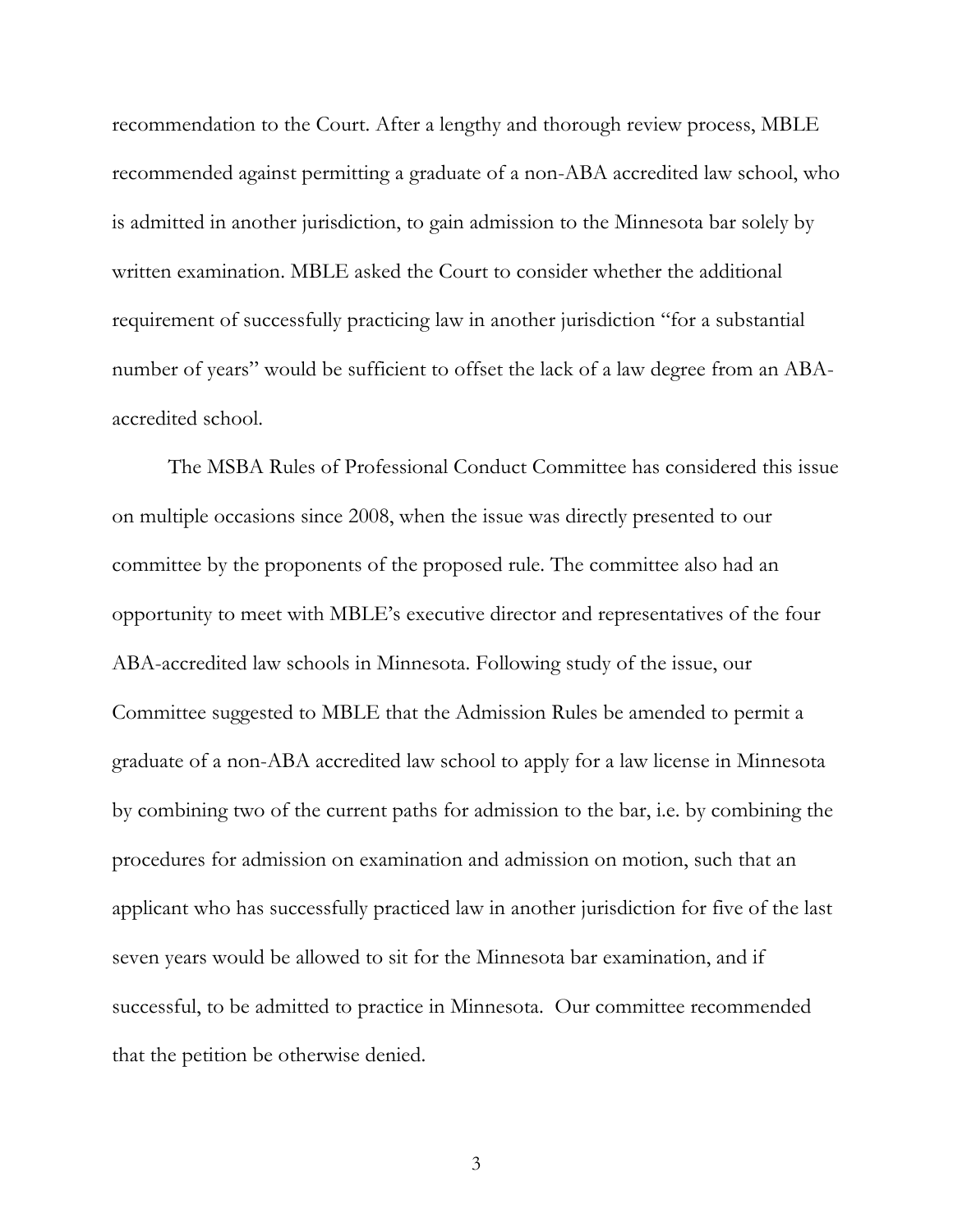In August, 2010, the Supreme Court considered the MBLE report and directed the Board of Law Examiners to submit a proposed rule to the Court that would permit a lawyer who is a graduate of a non-ABA accredited law school, but who has successfully practiced law in another American jurisdiction for a substantial number of years and is otherwise qualified, to sit for the Minnesota Bar Examination and, if successful, to be admitted to practice in Minnesota.

In response to the Supreme Court's order, the Board of Law Examiners has prepared an additional report and a proposed a new Rule 20. The rule would, as requested, permit a lawyer licensed in another jurisdiction who is not a graduate of an ABA-accredited law school to apply for and, if successful, sit for the Minnesota bar examination.

#### **B. Summary of Proposed Rule 20**

The following are the material provisions of the Board's proposed Rule 20, which would require an applicant to meet the following requirements:

- 1. The applicant must possess a bachelor's degree from an educational institution accredited by an agency recognized by the United States Department of Education. *See* Proposed Rule 20(A)(1).
- 2. The applicant must have received a Juris Doctor degree from a law school located within the United States or its territories. *See* Proposed Rule  $20(A)(2)$ .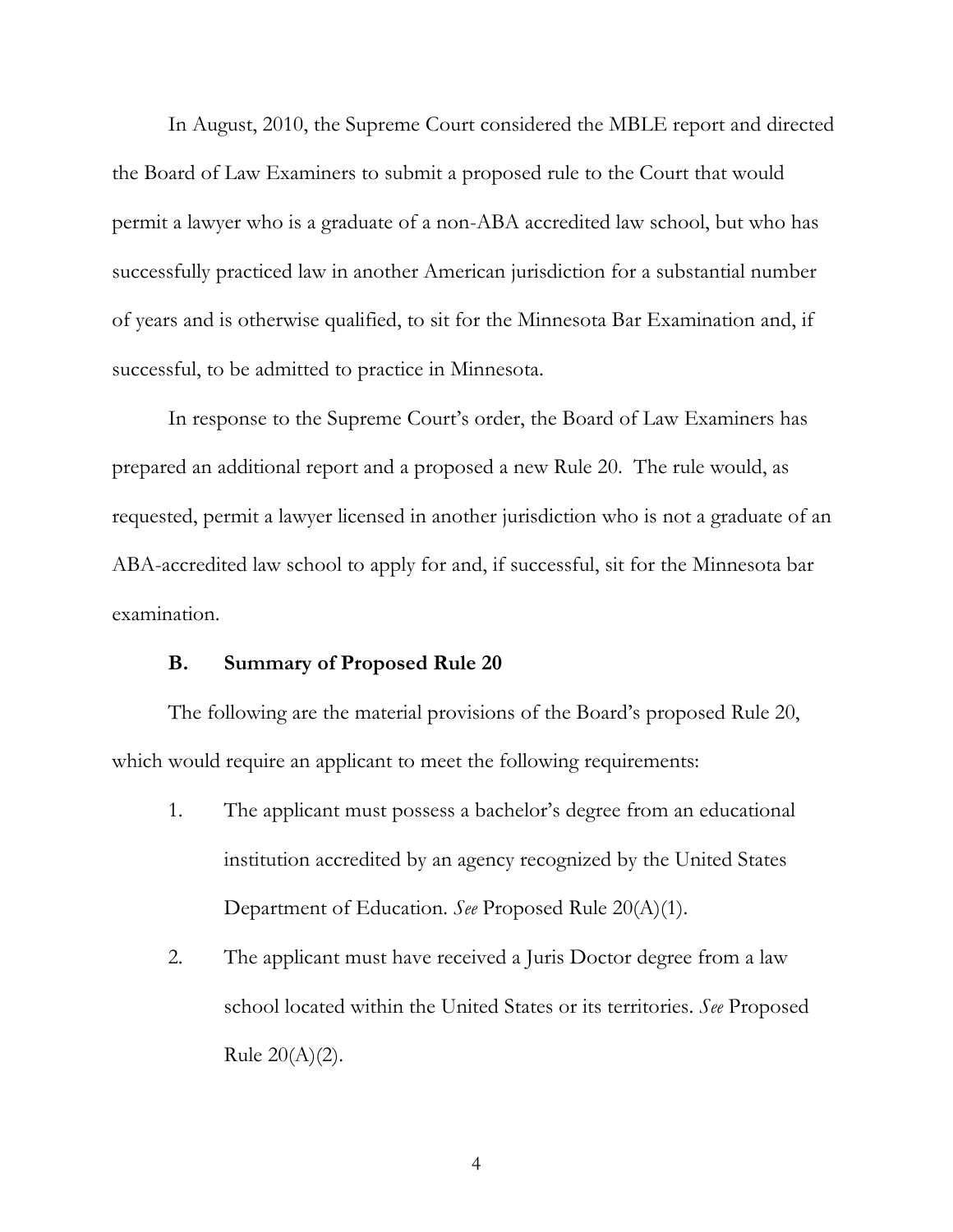- 3. The applicant must have received a scaled score of 85 or higher on the Multistate Professional Responsibility Examination. *See* Proposed Rule  $20(A)(3)$ .
- 4. The applicant must possess license in good standing to practice law in a state or territory of the United States or the District of Columbia. *See*  Proposed Rule  $20(A)(4)$ ; Rule  $2(A)(7)$ .
- 5. The applicant must provide evidence showing that the applicant has been engaged full-time and as a principal occupation in the lawful practice of law in a United States jurisdiction for at least ten of the thirteen years immediately preceding the application. *See* Proposed Rule  $20(B)(1)$ .
- 6. The applicant must submit examples of legal work prepared by the applicant during at least ten of the thirteen years immediately preceding the application. *See* Proposed Rule 20(B)(2). The work must include:
	- a. documents such as pleadings, briefs, legal memoranda, contracts, or other legal documents drafted by the applicant and used in the applicant's practice.
	- b. detailed narrative statement describing the type of practice or the positions the applicant held during the period when the work product was created; and the extent to which persons other than the applicant drafted or edited any of the submitted work product.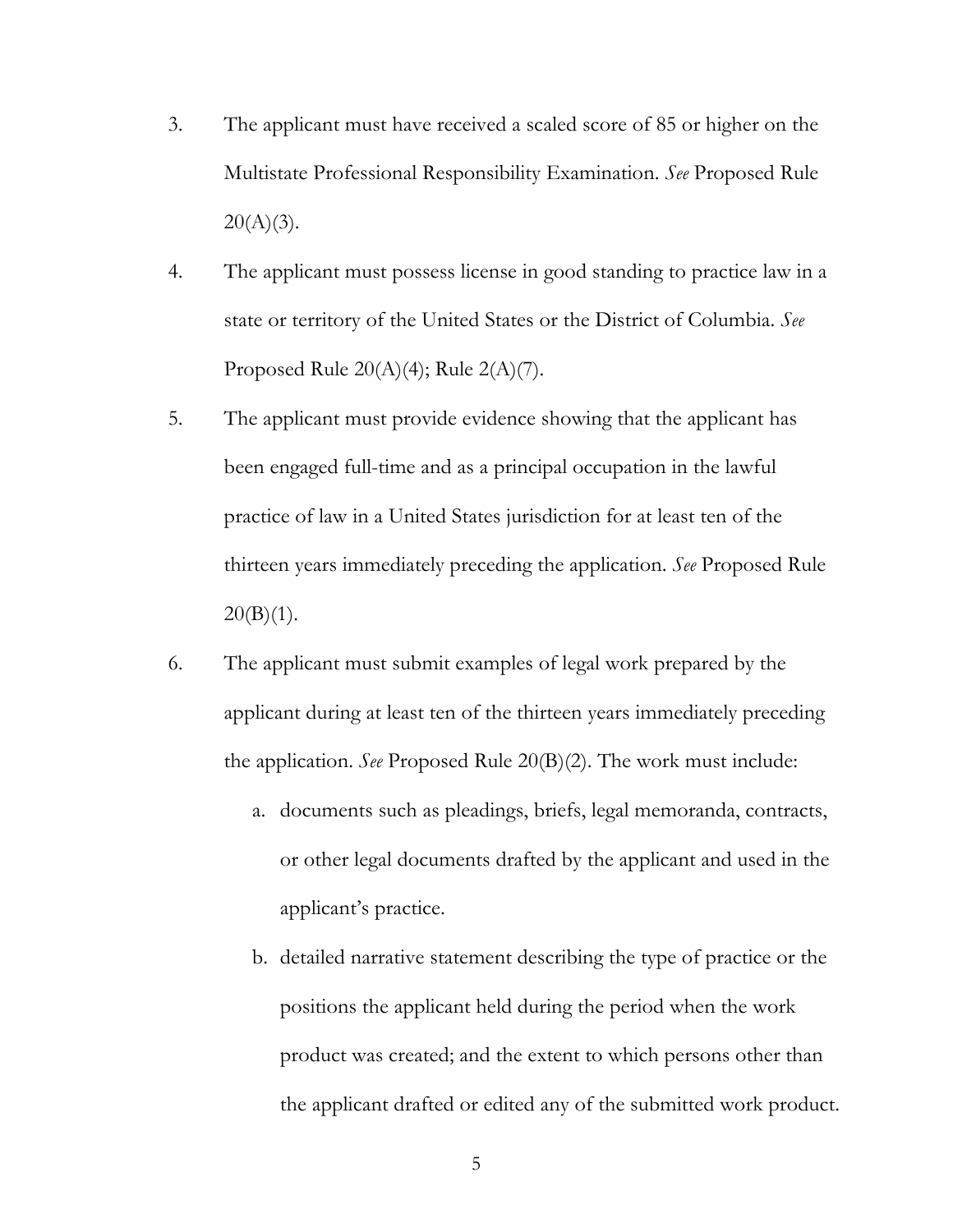7. The applicant must submit a fee of \$1,500. *See* Proposed Rule 12(O).

The rule provides that the applicant shall have the burden of proving that she or he possesses sufficient legal practice and other experience to sit for the Minnesota Bar Examination. *See* Proposed Rule 20(C). Following receipt of the application, the Board would undertake a review of the applicant's legal work product, practice, and experience. The rule provides that the Board be given "broad discretion" to determine whether the evidence submitted by the applicant establishes that the applicant has "sufficient legal proficiency" to sit for the bar examination. *See* Proposed Rule 20(D). The rule permits the Board to obtain "expert review" of the applicant's work product at the applicant's expense (presumably in addition to the \$1,500 fee). *Id.*

If the Board determines that the applicant meets its standards for legal proficiency, the applicant will be authorized to sit for the Minnesota bar examination within eighteen months following the date of authorization. *See* Proposed Rule 20(E). If the applicant achieves a passing score on the examination, the Board shall make a determination about the applicant's character and fitness to practice law. If the board determines that the applicant possesses good character and fitness it will recommend the applicant to the Minnesota Supreme Court for admission to the bar.

#### **II. DISCUSSION**

The proposed rule raises significant questions about what the appropriate substitute is in the bar admission process for graduation from an ABA-accredited law school. The MBLE proposed rule suggests that the proper substitute is to double the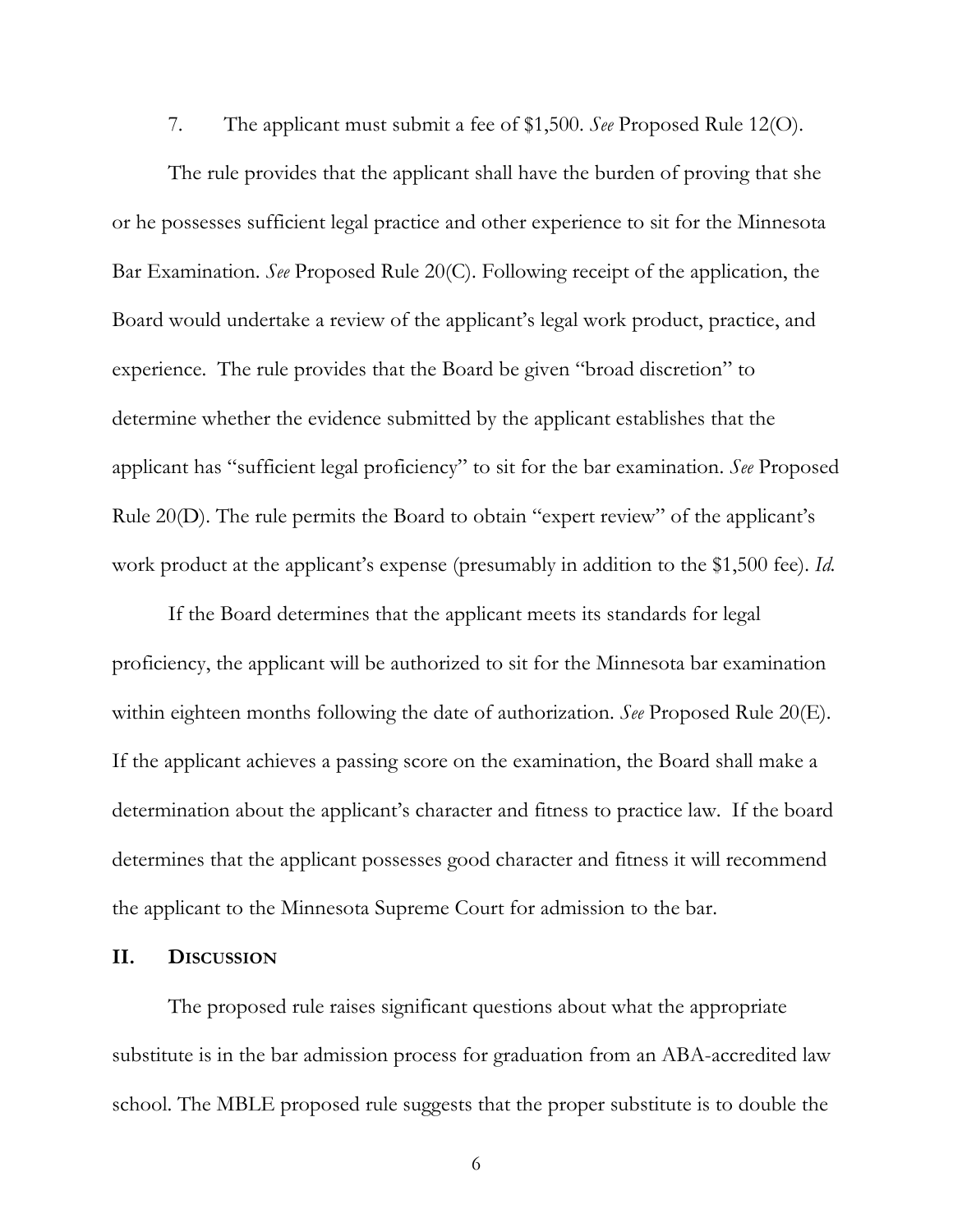number of years of practice required (as compared to applications for admission by motion (without examination) under Rule 7), specify that the law practice experience must be full time, and review a sample of the lawyer's work product. The MSBA Rules of Professional Conduct Committee writes to express its concern with each of these provisions in the proposed rule.

## **A. The Requirement that the Applicant Have Practiced Law in Ten of the Previous Thirteen Years is Unnecessarily Onerous.**

Under the current Rules for Admission to the Bar, a lawyer licensed in a jurisdiction other than Minnesota, who graduated from an ABA-accredited law school, may apply for admission to the Minnesota bar if the lawyer has "engaged, as principal occupation, in the active lawful practice of law" for at least five of the past seven years. *See* Rule 7(A), Minnesota Rules for Admission to the Bar. Proposed Rule 20 would require a graduate of an unaccredited law school to demonstrate that he or she had engaged in the practice of law for ten of the last thirteen years. The RPC Committee believes that this requirement is more onerous than is necessary to establish competency to sit for the Minnesota bar examination.

The reports that MBLE has submitted to the Court do not explain why imposing a practice requirement of ten of the last thirteen years is more likely to ensure competency to practice than the existing five of seven years requirement for admissions on motion. According to MBLE's June 30, 2010 Report and Recommendation, of the fifteen states permitting graduates of non-ABA-accredited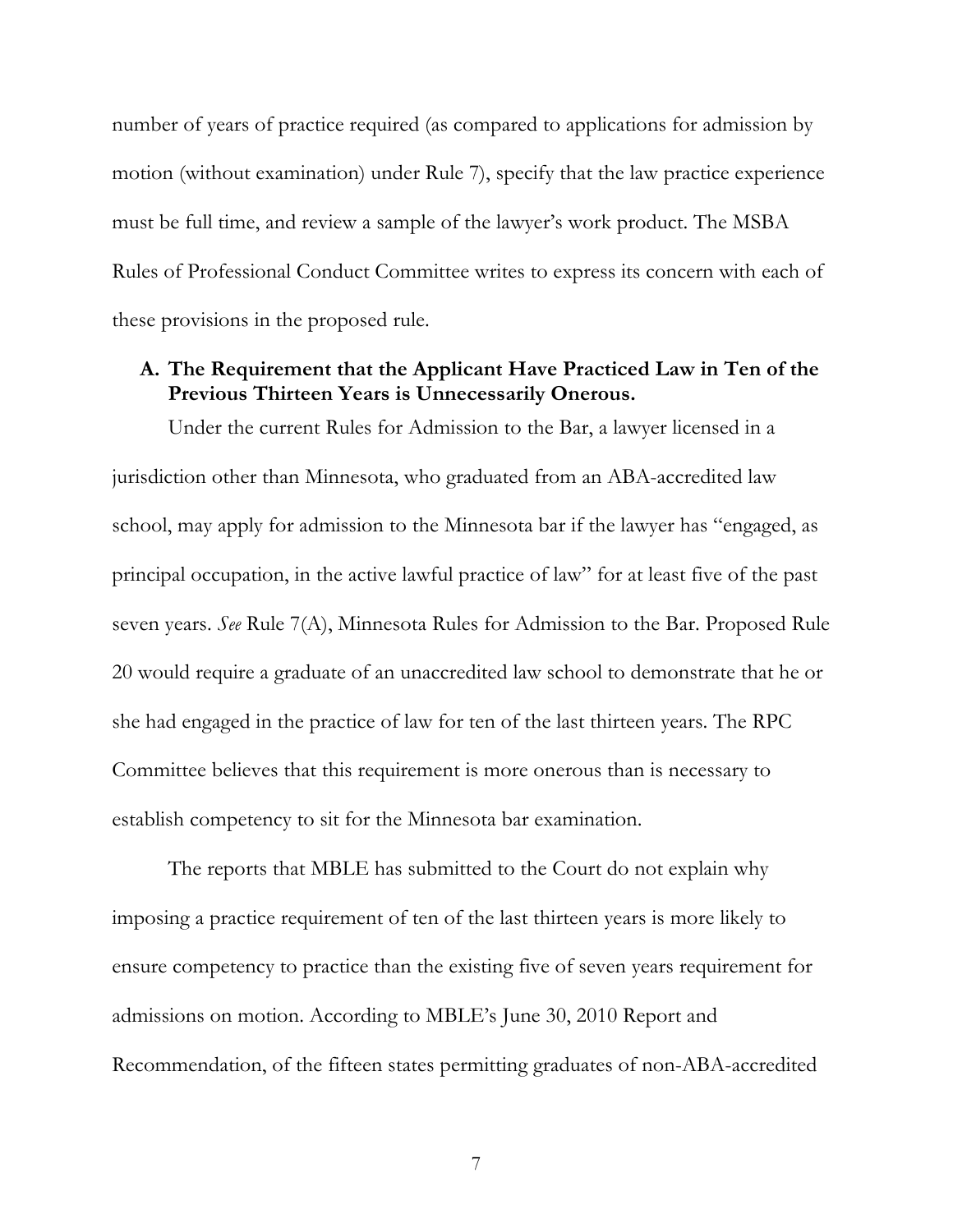schools to sit for examination if they meet an additional practice requirement; only one state sets that requirement at ten-of-twelve years. *See* MBLE Report and Recommendation, Exh. B. The next longest practice requirement is five-of-seven years; six states impose only a three-of-five years practice requirement. *Id.* It appears that most other states that have considered this issue have not felt compelled to impose as lengthy a practice requirement as MBLE recommends.

MBLE's Response to the Court's Order (dated September 30, 2010) (hereafter "MBLE Response") explains that the practice requirement must be sufficiently "substantial" to stand in place of ABA accreditation. It is not clear, however, how MBLE concluded that ten years of practice is qualitatively different than five years of practice, or how the lengthier period of practice is related to the type of legal education the lawyer received. Indeed, MBLE's very thorough Report and Recommendation does not cite any data analyzing the correlation between the source of a law degree, bar exam passage, and competency to practice law. Our committee recognizes that this may be because such data does not exist.

The Committee is also concerned that the ten-of-thirteen years of practice requirement would disqualify many applicants who take leaves of absence for childrearing or military service, not to mention placing at a disadvantage lawyers who have been laid off from law firms, corporate legal departments or government positions because of lack of work, budgetary restrictions, or other factors unrelated to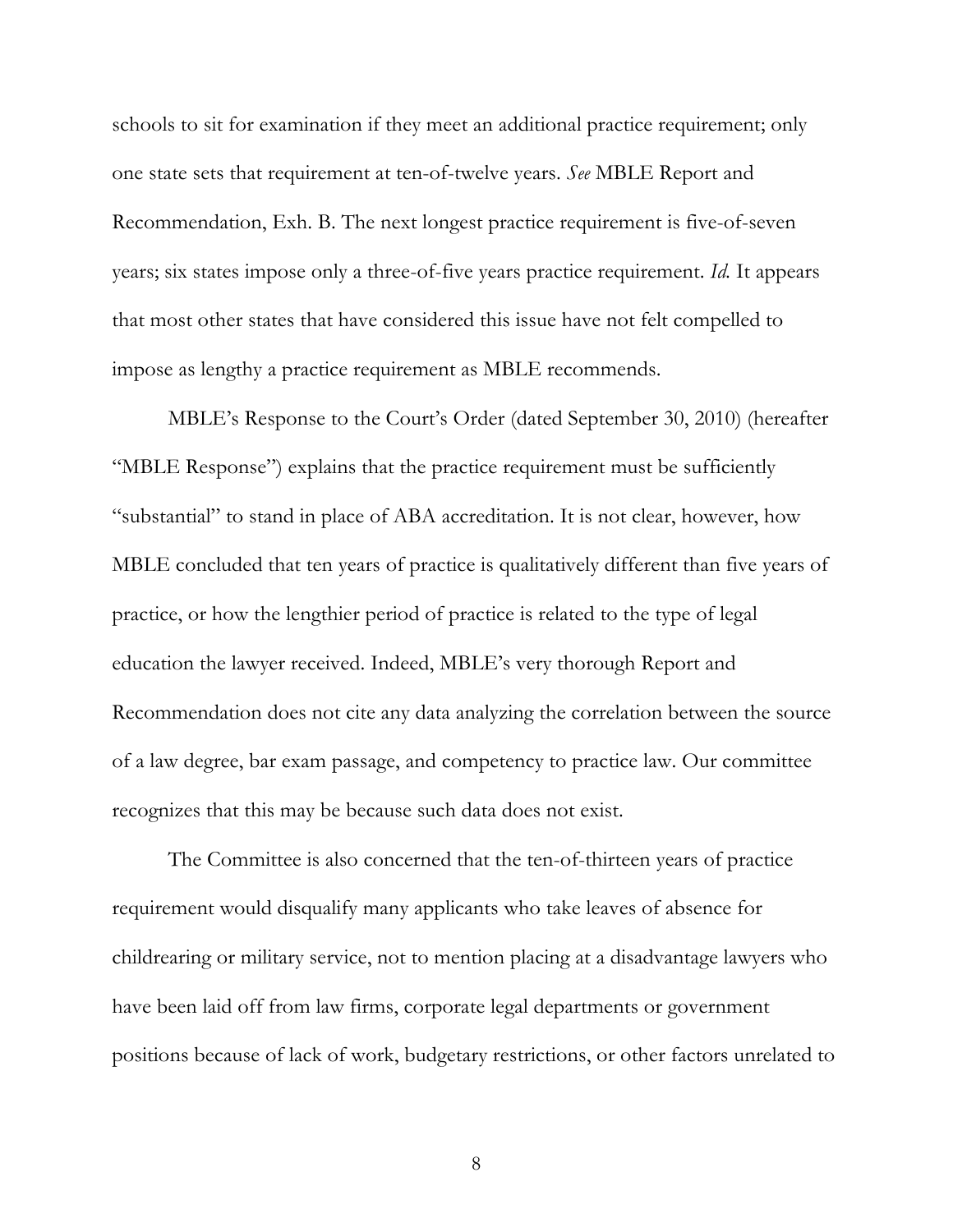their competency to practice law. In addition, the rule may have an adverse affect on the mobility of lawyers who pursue law as a second career later in life.

MBLE asserts that the proposed rule would not disqualify an applicant who has taken a leave of up to three years during the relevant practice period. MBLE Response, at ¶20. The penalty for a longer practice hiatus is severe: a lawyer who has not practiced for more than three years during the thirteen-year period must essentially start over and accumulate ten years of experience from the date the lawyer returned to practice. In other words, a lawyer who practiced for eight years and then left practice for four years, would have to practice another ten years before becoming eligible for admission under this rule, despite having practiced for eighteen of the previous twenty-two years. The RPC Committee finds the years of practice requirement unnecessarily burdensome on the applicants that the proposed rule is meant to serve.

## **B. The Amendment from "Principal Occupation" to the "Full-Time Practice" of Law is Too Restrictive.**

In conjunction with proposed Rule 20, the Court is also considering MBLE's September 15, 2010 Petition to amend the language in Rule  $7(A)(3)$  that describes the type of law practice that allows a lawyer licensed in another jurisdiction to move for admission in Minnesota without examination. This amendment would affect all lawyers licensed in other jurisdictions who seek admission to the bar in Minnesota, including lawyers who graduated from ABA-accredited law schools.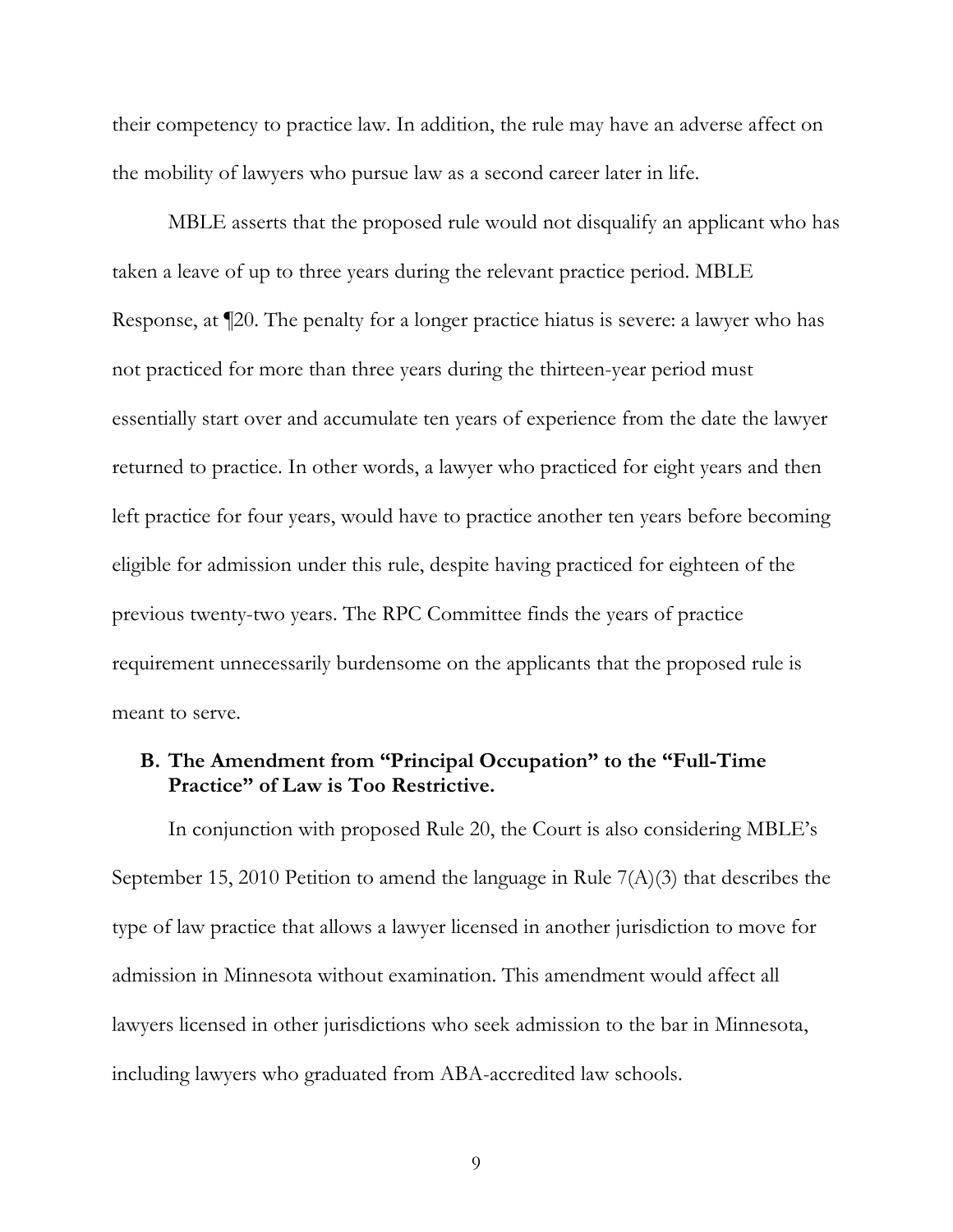The current rule allows out-of-state lawyers to qualify for admission in Minnesota if they have been "engaged, as principal occupation, in the active and lawful practice of law" for five of the past seven years. *See* Rule 7(A)(3); Petition, at ¶3. MBLE states in its Petition that it has determined that this provision should be interpreted as meaning the full-time practice of law, which MBLE asks the Court to codify as 130 hours a month. Petition, at ¶5. This translates into 30 hours per week.

The RPC Committee cannot comment on the manner in which the practice requirement has been interpreted by MBLE in the past because admissions decisions are private matters that are not publicly reported. Nevertheless, it seems likely to our Committee that there are many attorneys who work less than full-time without any impact on their competency. Many government attorneys, in-house corporate attorneys, law firm associates and partners, legal services attorneys, and other attorneys work fewer than 30 hours per week without sacrificing their competency to practice law.

Indeed, such flexibility in working hours and schedules has been the focus of past and on going bar association efforts to improve the experience of women in the practice of law. The Self-Audit for Gender Equality (SAGE)(2003), compiled by the MSBA's Women in the Legal Profession Committee, identifies offering "equitable and viable alternative part time and flexible work schedules" as a best practices goal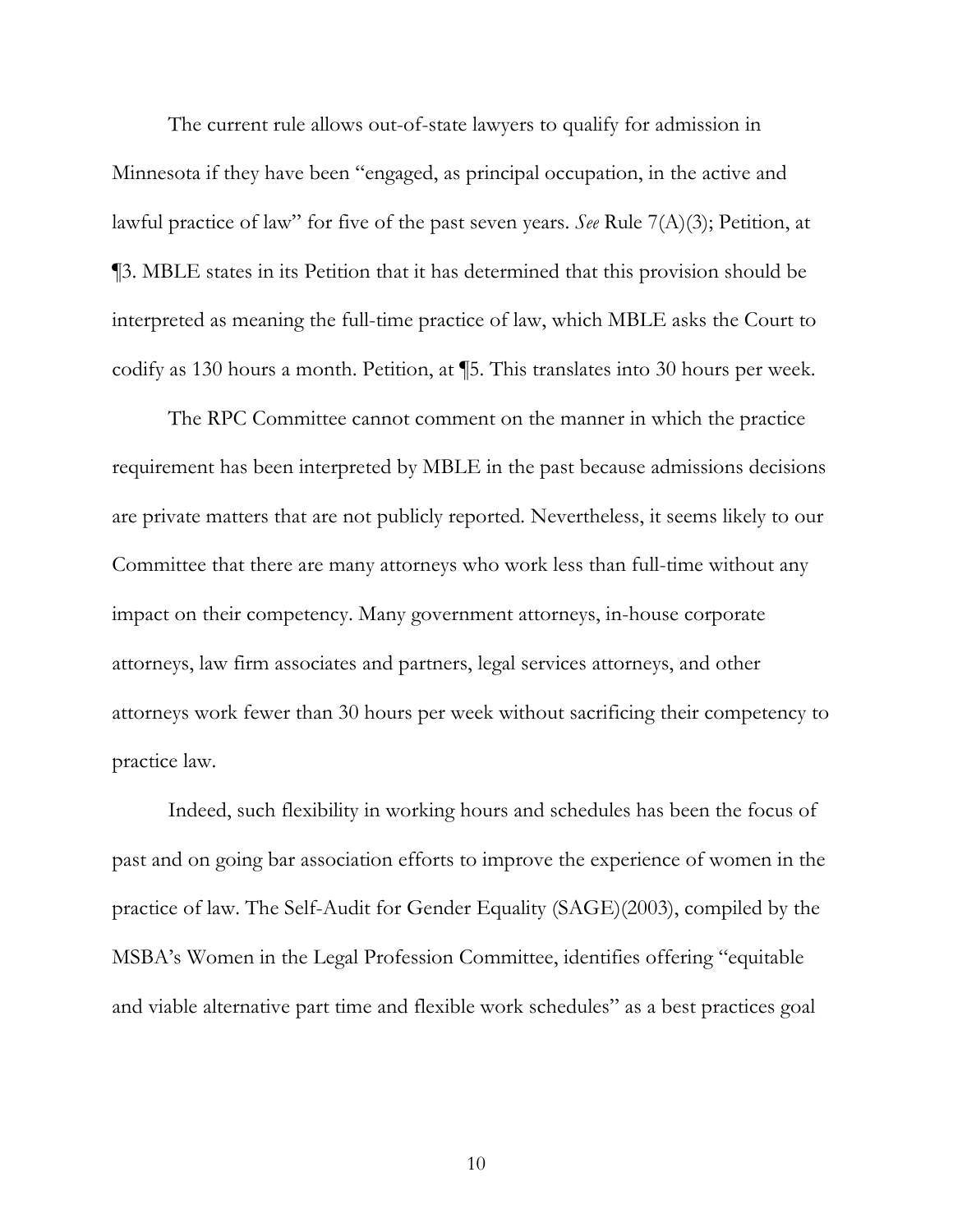for Minnesota law firms.<sup>1</sup> In 1993, the Hennepin County Bar Association Glass Ceiling Task Force Report recommended that legal employers "provide flexible benefit programs and flexible work schedules for lawyers," and noted that

Further, to the extent such programs are used, the organization must support the employee against unfair charges of special treatment or lack of commitment. It does no good to have such programs if people are fearful that their careers will be damaged by participation. . . . What [women] may need most is a workplace that recognizes and respects the need for such flexibility.

HCBA Task Force Report, at 42 (emphasis added).<sup>2</sup> At least in Minnesota, such flexible work schedules, including part-time schedules, have become commonplace. *See* MSBA, Self-Audit for Gender and Minority Equity, at 52-53 (Sept. 2006).<sup>3</sup> While we have not researched the progress made in other states in gender fairness, it is unlikely that Minnesota is alone in this trend. The RPC Committee believes that the MBLE amendments to this rule may undermine efforts over nearly twenty years to encourage legal employers to address gender disparity by offering lawyers flexible work schedules while potentially penalizing lawyers who have taken advantage of those alternatives.

<sup>2</sup> Available at

!!!!!!!!!!!!!!!!!!!!!!!!!!!!!!!!!!!!!!!!!!!!!!!!!!!!!!!!!!!!

<sup>1</sup> Available at www.mnbar.org/committees/women-in-profession/sage-best-practices.pdf (last viewed Dec. 20, 2010).

www.hcba.org/UserFiles/File/pdfs/Programs/Diversity/GlassCeilingReport1993pdf.pdf (last viewed Dec. 20, 2010).

<sup>3</sup> Available at

www.mnbar.org/committees/DiversityTaskForce/Diversity%20Report%20Final.pdf (last viewed Dec. 20, 2010).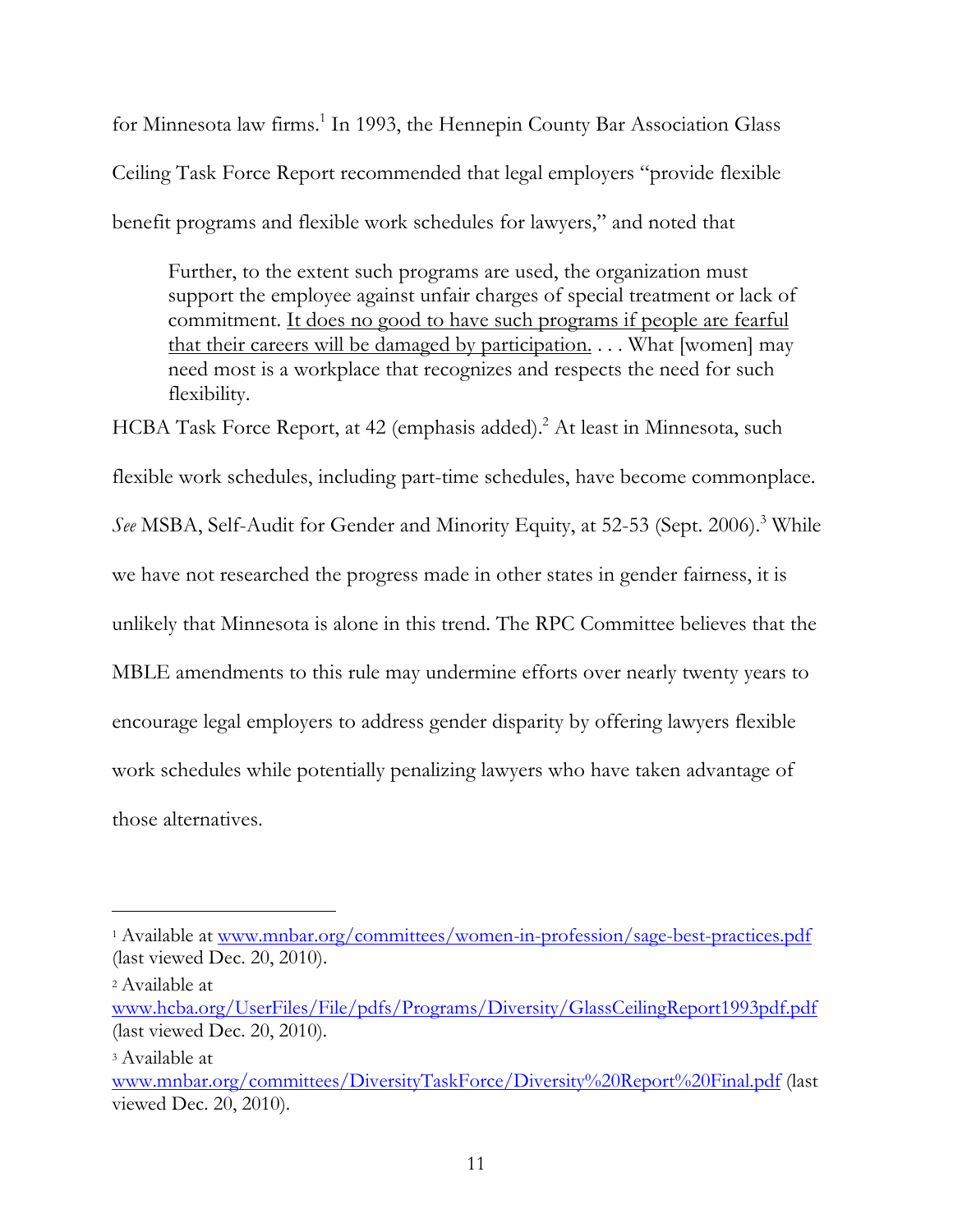In addition, the proposed amendment to Rule  $7(A)(3)$  speaks only to lawyers who work in an employment setting that is measured by the number of hours they report to an employer each week. The proposed rule provides little assistance for evaluating the work of solo and small firm practitioners, who comprise the majority of practicing lawyers in the United States. *See* American Bar Association, Lawyer Demographics (2009).<sup>4</sup> It is not clear whether the amended rule would require that the lawyers record 30 hours a week of billable time, whether the administrative and marketing requirements of operating a law firm would be included in the 30 hours a week, or whether attendance at Continuing Legal Education courses and other practice-related tasks would be included in the calculation. Lawyers whose practices operate predominately on a contingent or flat fee basis often eschew time-keeping. Similarly, the ups and downs of a law practice may not fit neatly into an hours-permonth model, despite the lawyer being actively engaged in the practice of law as a principal occupation.

The proposed amendment too strictly construes the concept that a lawyer licensed in another jurisdiction (whether the lawyer attended an ABA-accredited or an unaccredited law school) may demonstrate competency only through the "full-time" prior practice of law in another jurisdiction. The Committee recommends that the

!!!!!!!!!!!!!!!!!!!!!!!!!!!!!!!!!!!!!!!!!!!!!!!!!!!!!!!!!!!!

<sup>4</sup> Available at

http://new.abanet.org/marketresearch/PublicDocuments/Lawyer\_Demographics.pdf (last viewed Dec. 19, 2010).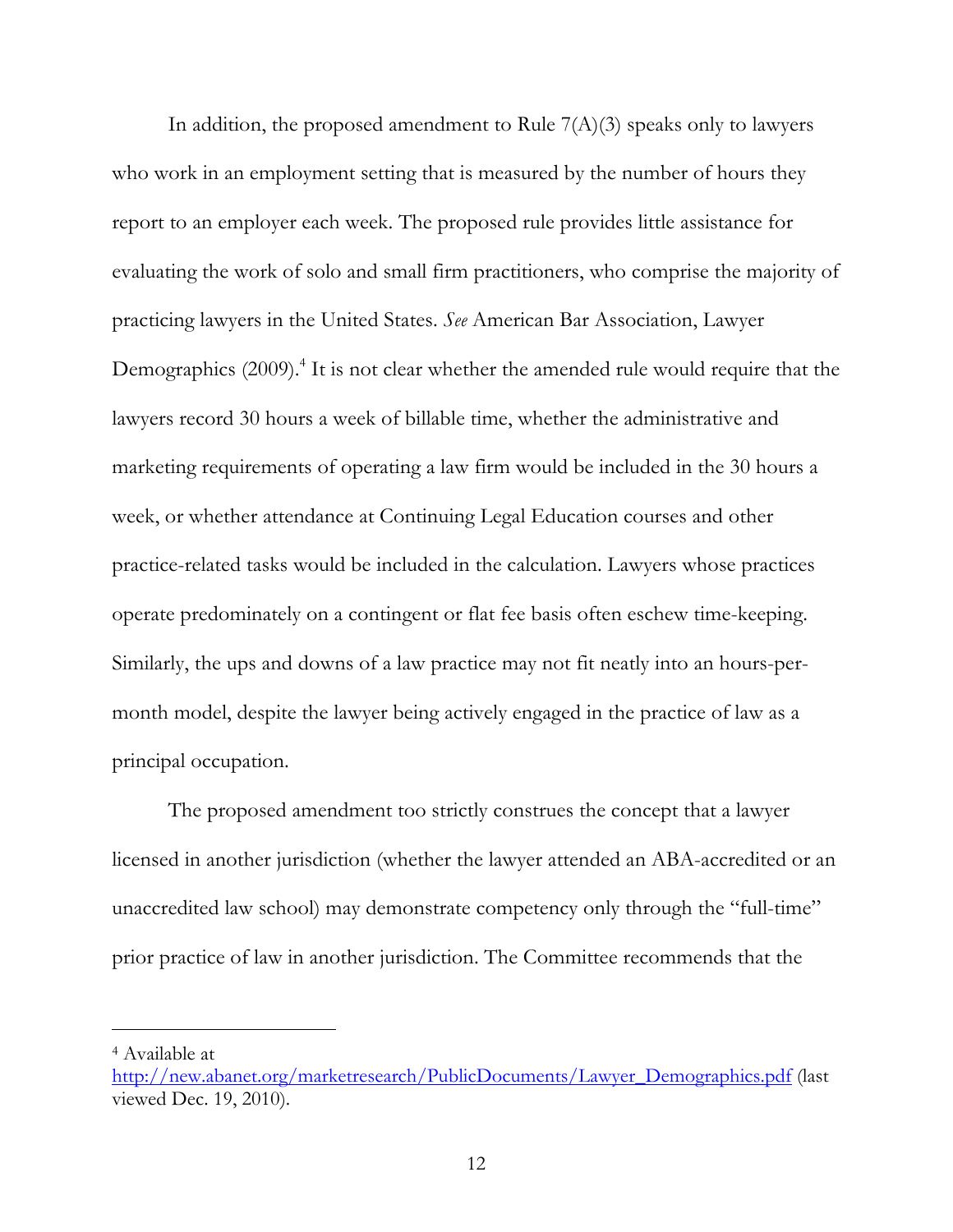Court reject the proposed amendment to Rule  $7(A)(3)$  and retain the requirement that an applicant engage in the practice of law as a "principal occupation" for purposes of admission on motion.

## **C. The Review of Applicants' Work Product is Not Likely to Further the Court's Interest in Assuring Competency to Practice.**

Proposed Rule 20 requires that graduates of non-ABA-accredited law schools submit "a representative compilation of the applicant's legal work product" produced during each of ten of the thirteen years immediately preceding the application. Petition, at ¶¶15, 22. The MBLE's stated rationale is reasonable: to devise some substitute for the rigorous standards imposed upon ABA-accredited law schools, so as to assure the Court, the bar, and the public that lawyers being considered for admission to the bar in Minnesota will be competent. Although the goal is laudable, the RPC Committee has identified several concerns with this proposal.

The proposal relies on a basic assumption that the "practice of law" can be defined in a way that makes it possible to reduce to a verifiable common denominator whether an applicant has successfully engaged in that practice in another jurisdiction for the requisite period. The problem is, of course, that the "practice of law" is as protean a concept as can be imagined. It embraces the traditional private practice of law (and its own infinite variety) as well as public sector practice, which can include service as a public prosecutor, handling civil suits, advising an agency as an "embedded" lawyer, drafting legislation, counseling a legislative body, or serving as a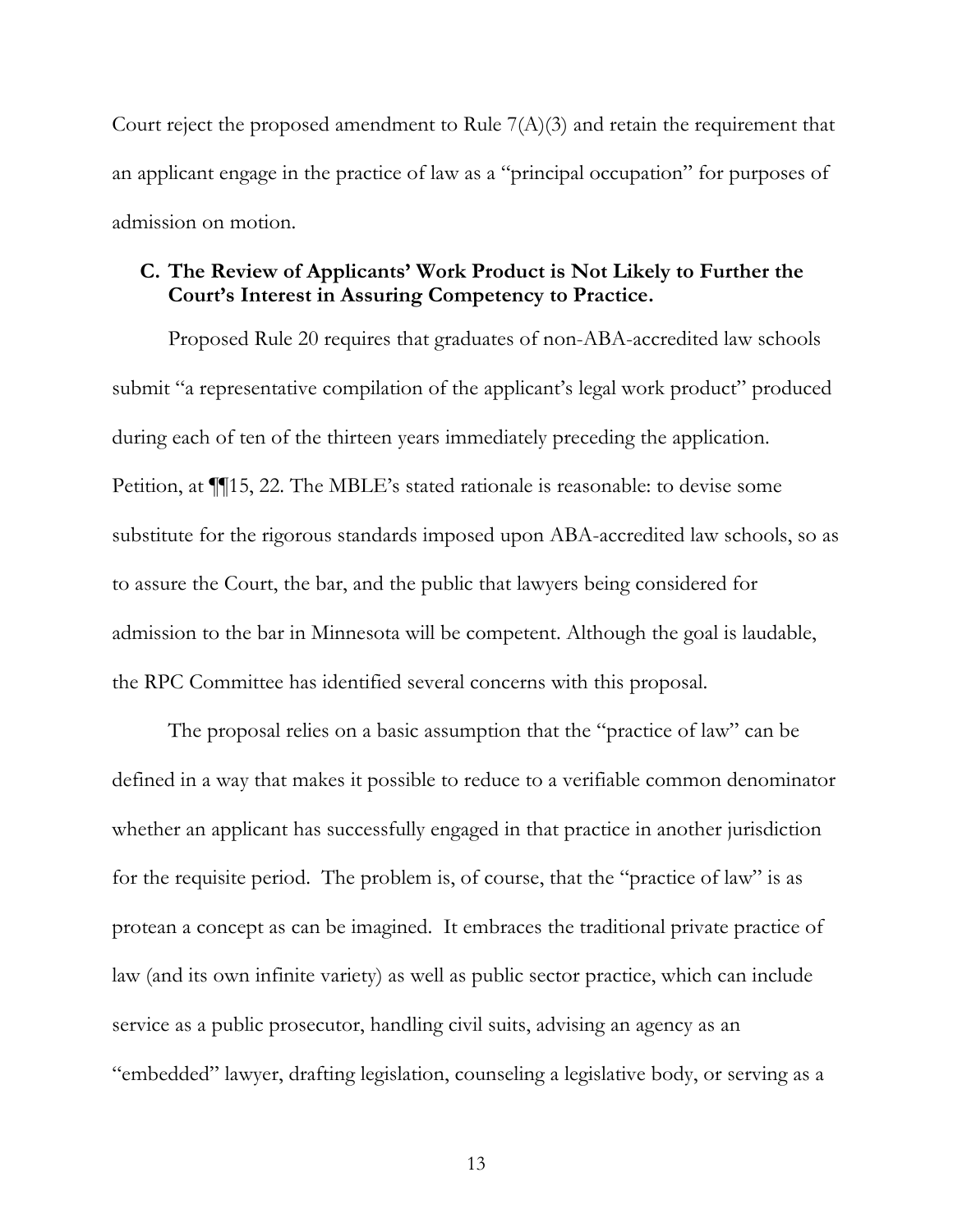neutral. Work as an in-house corporate lawyer may include a variety of roles including handling civil litigation, providing compliance advice, conducting internal investigations, and managing external litigation. A lawyer's practice could be devoted solely to processing claims or supervising other lawyers. A rule that turns on a lawyer's ability to provide written evidence of her work may be impossible to apply fairly to all types of law practices.

Furthermore, in many practice settings, much of a lawyer's work product is a collaborative effort. Some examples include preparing a securities registration statement, a bond indenture, a negotiated contract, an appellate brief, or an estate plan. More often than not, an individual lawyer's work product consists of contributing to a written document that is a modification of a prior work –perhaps of that same lawyer but also of the lawyer's predecessors– that is edited, supplemented, and revised by others before it is put into final form. It seems unlikely that MBLE could discern what portion of the work product could be attributed to the particular lawyer-applicant.

Similarly, the nature of a lawyer's work product itself may make it difficult for a third party to evaluate. Most states' confidentiality rules, including Minnesota, do not provide any exception for disclosing client confidential information for the purpose of a bar application to another state. *See* Minnesota Rules of Professional Conduct (MRPC), Rule 1.6. Setting aside obvious problems of attorney-client privilege and confidentiality, it is not clear how MBLE could determine that a marital termination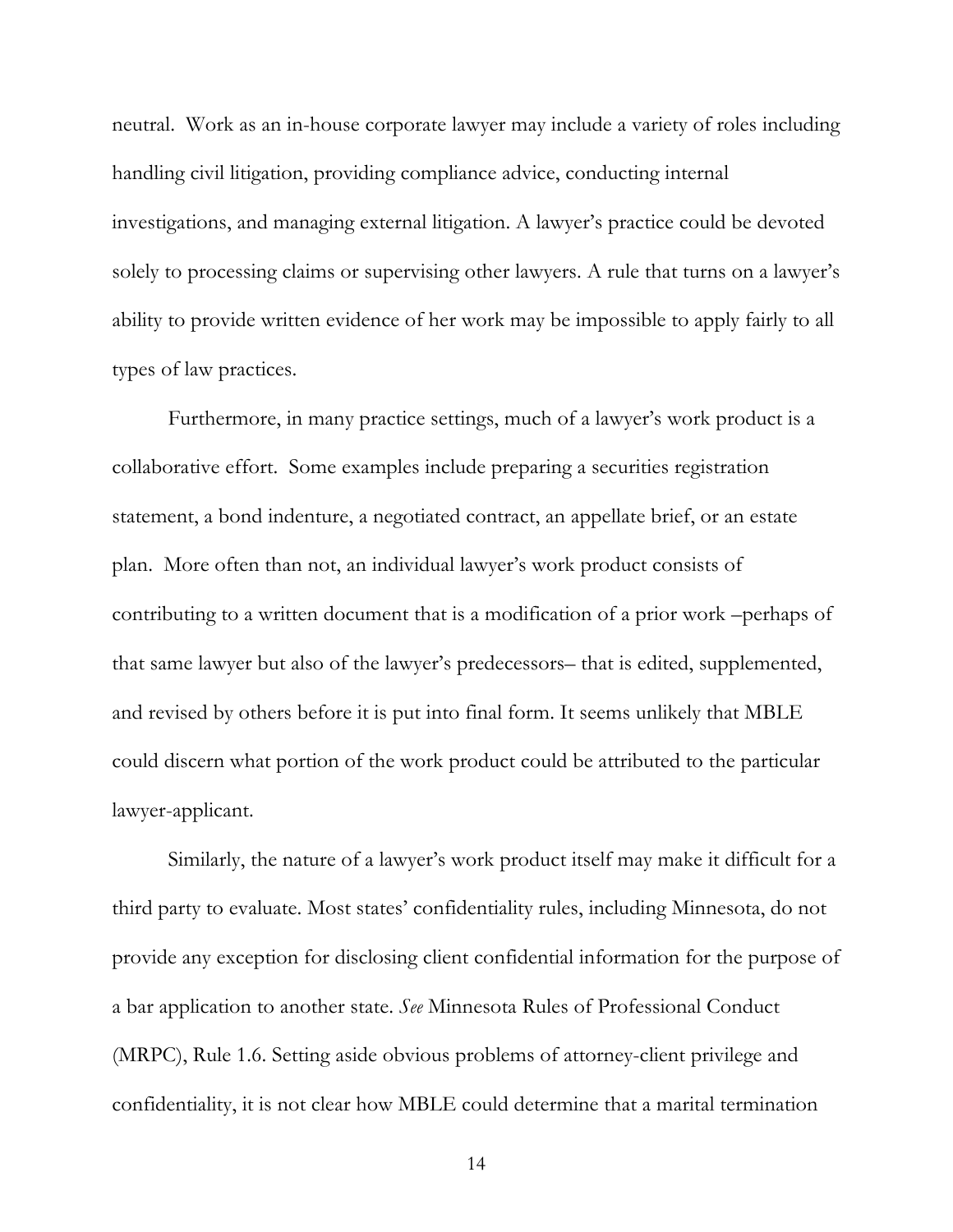agreement represented the best outcome for a particular client, that all the appropriate provisions were included in a commercial lease, or that an estate plan properly carried out the testator's wishes.

Indeed, there are some practice settings where a competent, in fact, outstanding lawyer might generate little or no meaningful written work product. A trial lawyer, civil or criminal, frequently depends on her or his ability to "think on her/his feet," depending on others to do the preparatory work, such as drafting the jury instructions, trial briefs, and verdict forms necessary to try a case. Is that person unqualified to practice law if she or he rarely prepares a brief or other submission longer than 3-4 pages?

In addition, if the object is to determine if an applicant is *presently* qualified for admission to practice, it is not clear what the justification would be for requiring the submission of work product that is up to thirteen years old. Such work product would show the level of the applicant's skill and analysis thirteen years ago, at a time when the applicant would not have been eligible to apply for admission on motion even if she had graduated from an ABA-accredited school. Moreover, the requirement that the applicant produce work product from each year of practice for ten years, perhaps designed to be comprehensive or to test the depth of the applicant's experience, places a disproportionate emphasis on what the lawyer did many years ago rather than the work the lawyer is capable of producing at the time of admission. Further, lawyers frequently do not take their work product with them when they leave an employer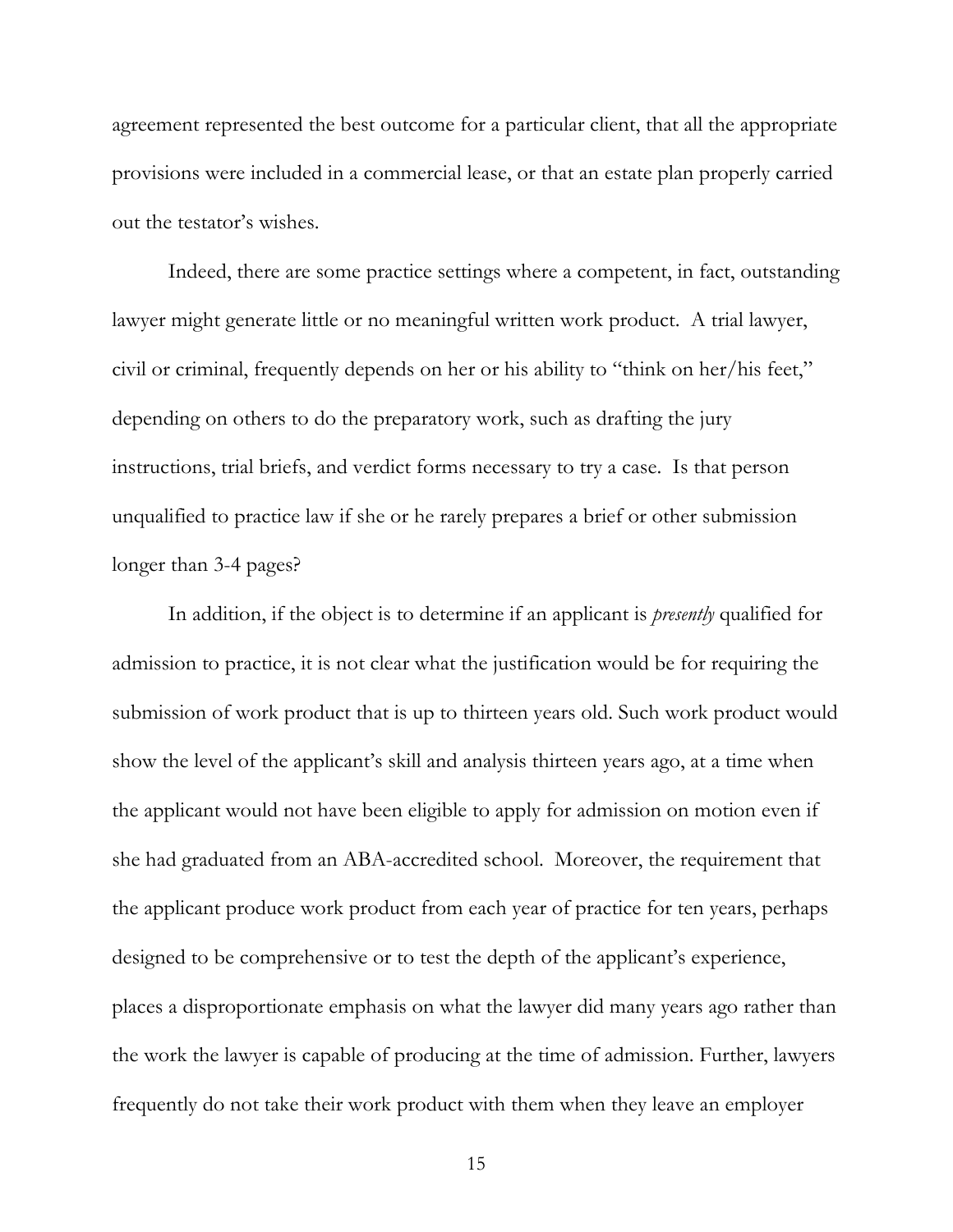and many files more than six years old may be destroyed in the ordinary course of business.

From the perspective of the lawyer discipline system, competency is less often a concern than the ability to manage a law practice, which deficiencies are a frequent cause of lawyer discipline. The admissions process for graduates of unaccredited law schools would be better served by requiring additional references and devoting available MBLE resources to interviewing those references regarding a lawyer's competency and ethical conduct rather than attempting to evaluate written work product.

In the RPC Committee's assessment, the written work product requirement is cumbersome, unnecessary, and in many cases unrealistic. It places a substantial burden on the applicant and on the MBLE's staff. If the assessment is to be done by MBLE Board members themselves, it is even more onerous. If a "written work product" requirement is to be imposed, it should be limited to a relatively small number of recent examples. Perhaps a requirement of a number of total pages could be imposed, with the applicant able to supply work with a series of short pieces instead of one or two magnum opuses.

MBLE, in making its character and fitness determinations, relies on evidence from others. The applicant for admission is required to list references, people with a knowledge of the applicant's character and fitness. In the RPC Committee's assessment, the same process should be used to measure whether an applicant who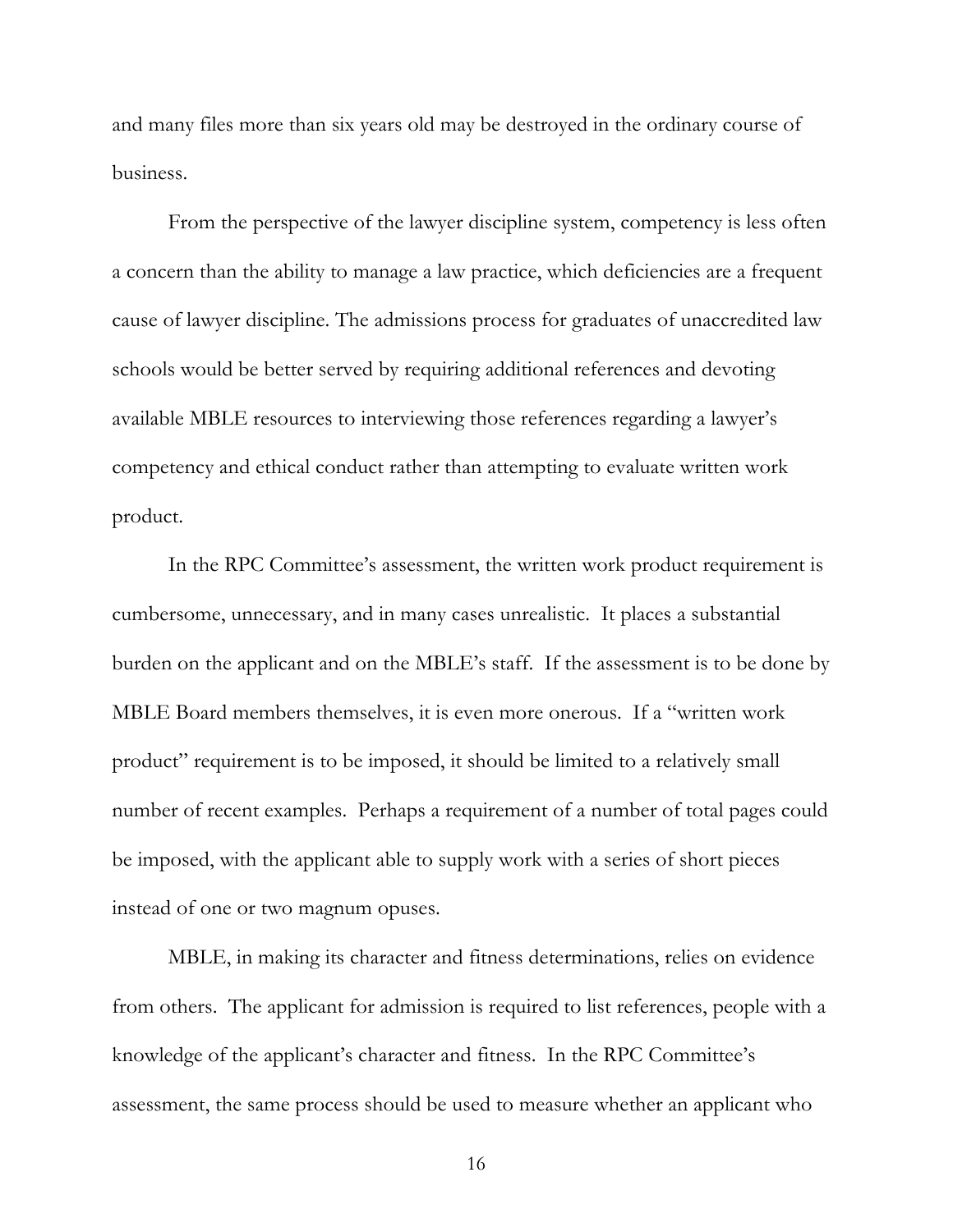has graduated from a non-ABA accredited law school has demonstrated the ability to successfully practice law in another jurisdiction.

Toward this end, an applicant should be required to list a meaningful number of other people who have been in a position to observe the work of the applicant and assess and describe whether the applicant has the knowledge, analytical skills and character to successfully practice law. The application form should specify that the observers identified by the applicant can be supervisors, adversaries, subordinates, judges, administrators, court clerks or even law partners. If the applicant has been in private practice, the applicant's legal malpractice insurer should be a source of information. Since the bar disciplinary authority in the jurisdiction where the applicant has practiced will be contacted to determine whether the applicant has experienced disciplinary problems, an inquiry can be made as to whether issues have been raised as to the applicant's competence. The important criterion is that references be able to provide information about the applicant's legal work. MBLE staff, it its vetting of the applicant, should communicate directly with each person designated, both in writing and by telephone or in person to obtain a confidential assessment of the applicant's work and character.

#### **III. CONCLUSION**

In reviewing proposed Rule 20 and the amendments to Rule 7(A), the RPC Committee has not taken lightly the gravity of the task assigned to MBLE: to devise a method of admission to the bar for lawyers lacking a qualification that, until now, has